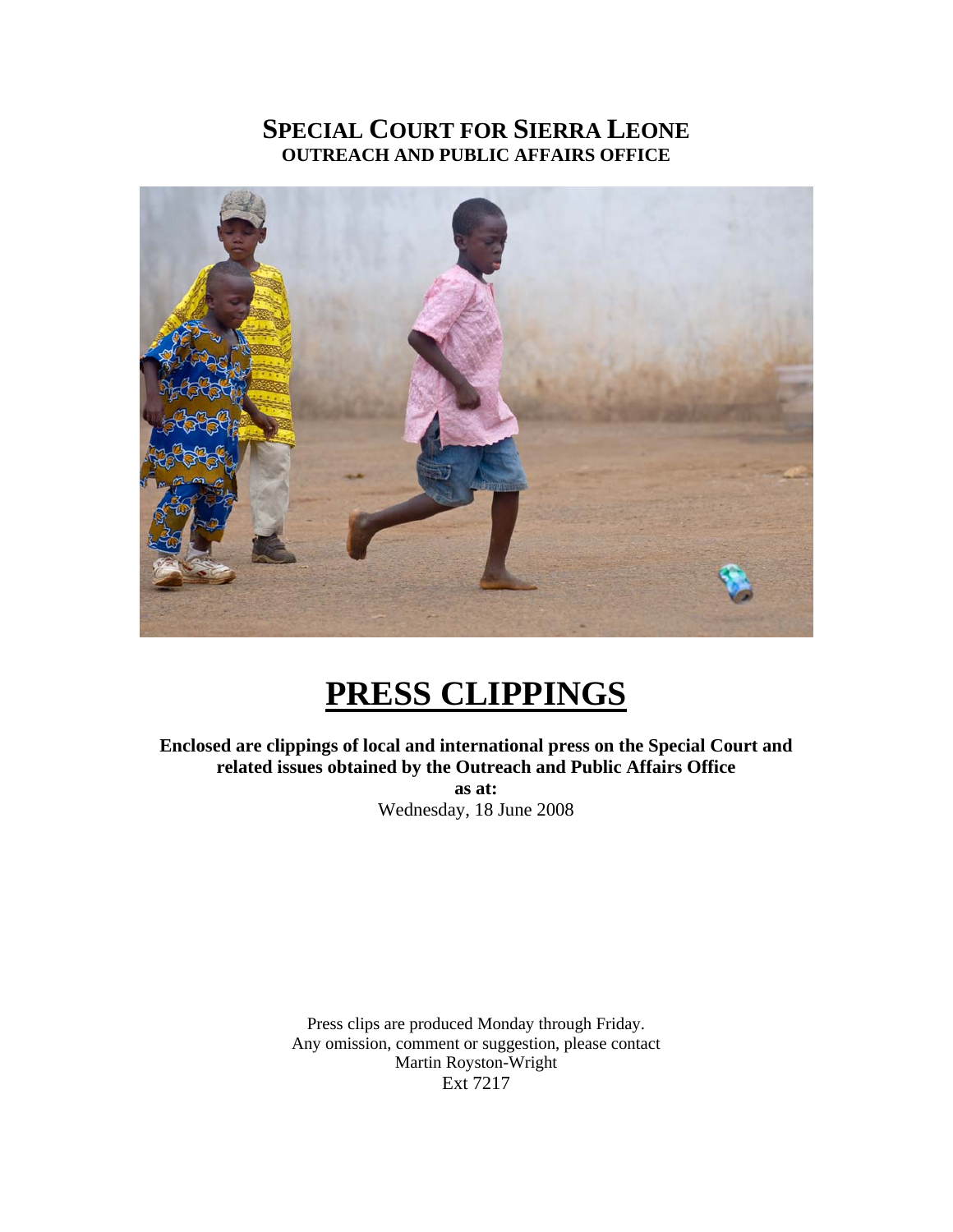| <b>Local News</b>                                                |           |
|------------------------------------------------------------------|-----------|
| Workshop for Local Court Personnel Ends / Standard Times         | Page 3    |
| <b>International News</b>                                        |           |
| New Prosecution Witness: Alice Pyne / BBC World Service Trust    | Page 4    |
| UNMIL Public Information Office Complete Media Summaries / UNMIL | Pages 5-6 |
| ICC Suspends Case Against Congolese Rebel Militia Chief / UN     | Page 7    |
| Hariri Tribunal Concludes Negotiations on Premises / Daily Star  | Pages 8-9 |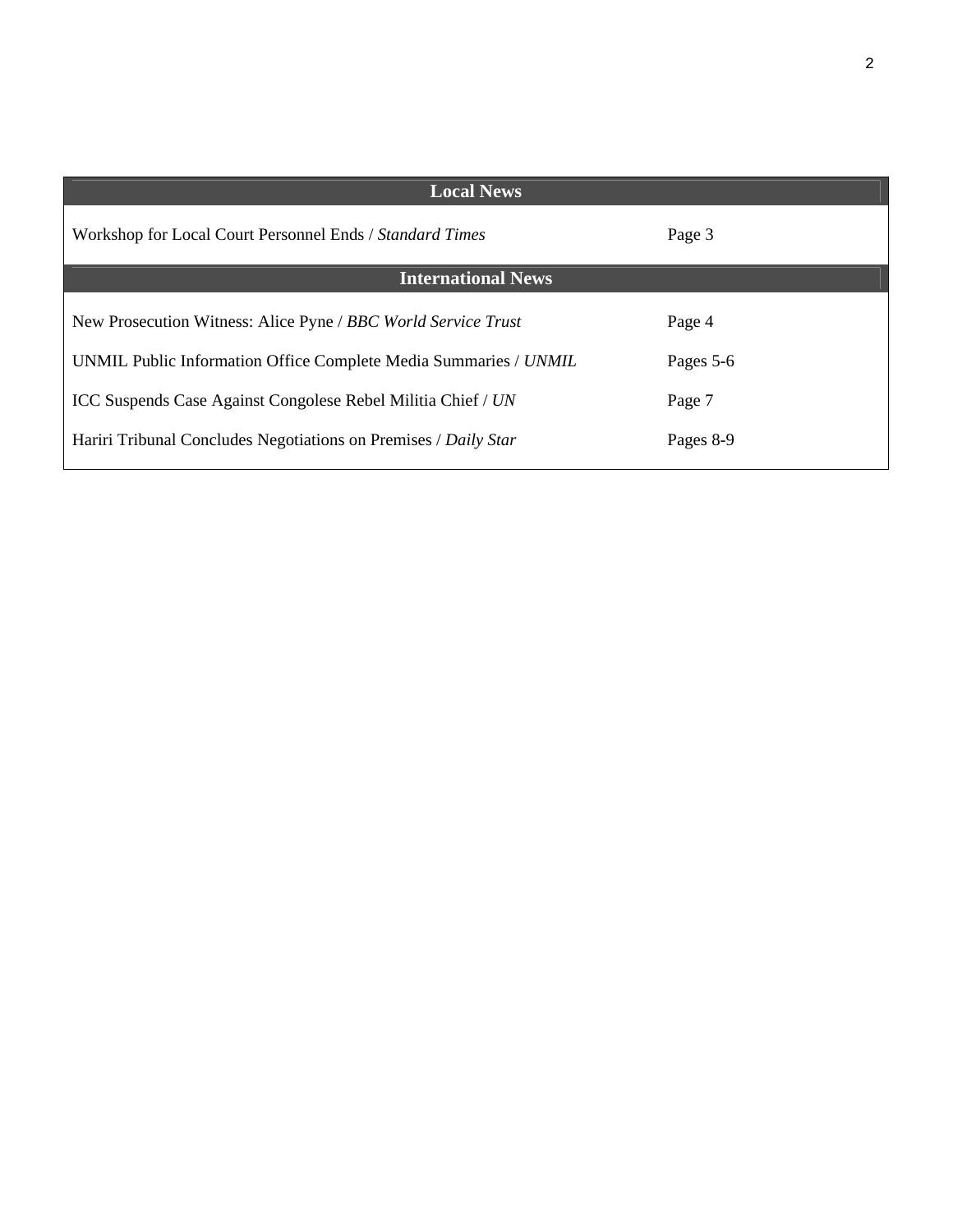Standard Times Wednesday, 18 June 2008

# **Workshop for Local Court Personnel ends**

**BYPATKAWAINBO** Local court officials including clerks, supervisors etc drawn from different parts of the southern province have benefited from a three day training workshop sponsored by the Peace Building Fund at the Bo city hall in Bo and organized by the Law Officers Department in the Ministry of Justice and United Nations Development Programme (UNDP).

The aim of the workshop was to strengthen the knowledge of local court personnel on the administration of Justice and Gender Issues. UNDP's representative in the media office, Alie B. Sesay said the workshop also builds the capacity of the Justice Sector in order to enhance the quality of Justice delivered to the public thereby increasing access to Justice and the protection of human rights particularly for women and children's rights in the prov-

#### inces.

Alie B. Sesay said UNDP has been supportive towards the construction of magistrates courts and local courts in the four regions of the country. As a partnership to the government, he maintained that their focus is to provide access for the improvement of legal trials in the Justice Sector in order to ensure free and fair trials and justice to prevail.

Senior state counsel and customary law officer Monfred Momoh Sesay said the training also focus on capacitating the knowledge base of the local court officials, clerks and supervisors. He said the trainees gained enormously from the workshop by learning to promote the rule of law particularly of the population who are resident in the rural areas at chiefdom level.

Monfred Momoh Sesay further said trainees learnt to know or strengthen their

knowledge of powers of limitation in the jurisdiction of the local court and also know the fundamental principles of human and children's rights. They also learned how to promote quick dispensation or administration of Justice and fair play by local court and to get easy the work on customary law officers in the provinces.

The senior state counsel and customary law officer thanked UNDP for the support and also the court personnel for their cooperation in making the workshop a successful. Earlier, the provincial secretary in the south, Lansana Koroma who chaired the opening ceremony admonished the trainees to be very attentive and urged them to take the workshop seriously Mr, Koroma praised UNDP and the organizers of the workshop for their laudable support in diverse ways.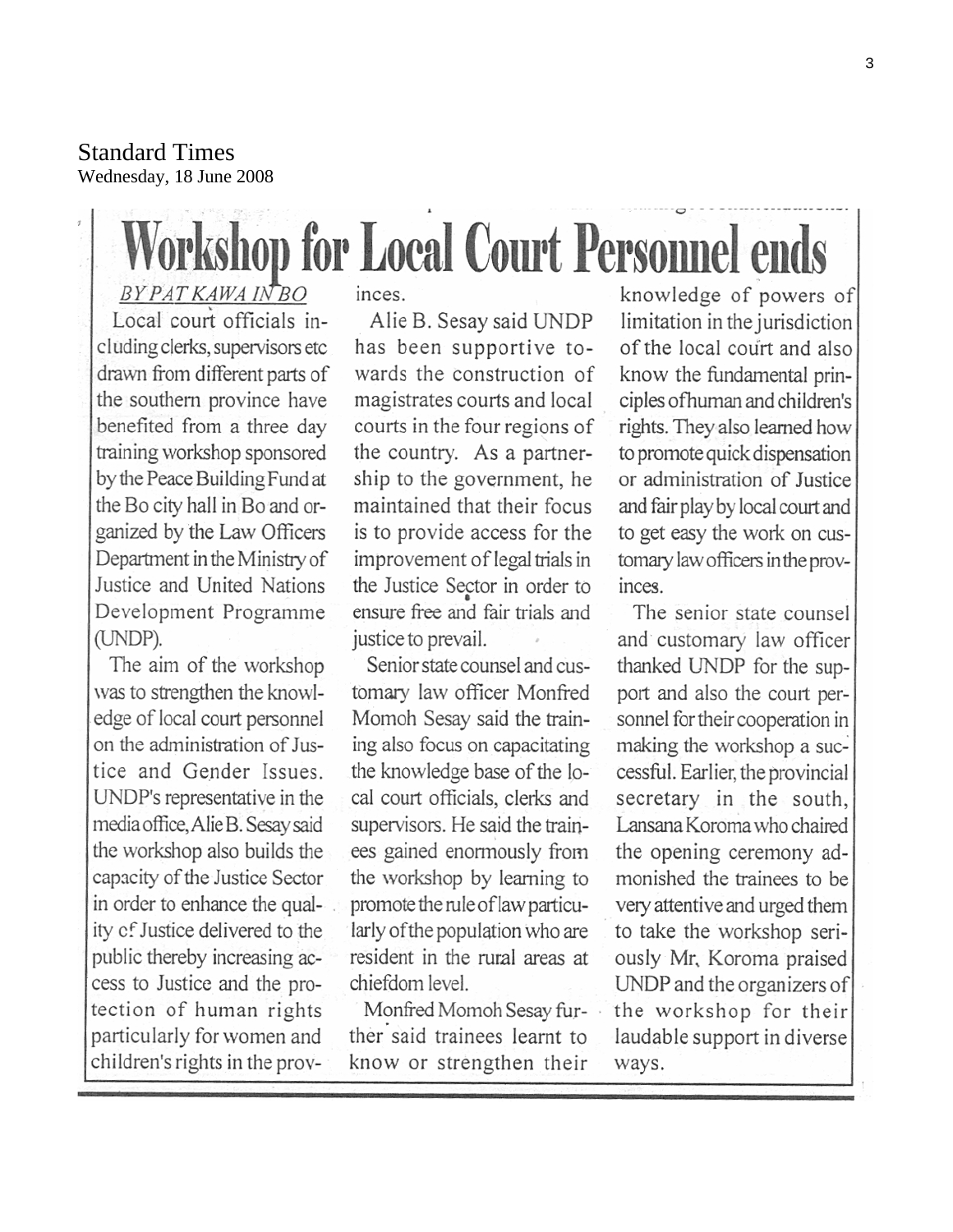#### BBC World Service Trust

Tuesday, 17 June 2008

#### **New Prosecution Witness: Alice Pyne**

A new witness, 34 year old RUF Radio Operator, took the center stage at the trial Tuesday to say what she knows about alleged Taylor links to the RUF rebels who operated in Sierra Leone.

Alice Pyne took the stand late Tuesday after Prosecution witness 590 left the stand earlier.

Adolphus Williams reports

WILLIAMS: Alice said she joined the rebels together with 300 other civilians including small boys and girls after Liberian NPFL fighters took them captive in Kailahun town, Sierra Leone in 1991.

WITNESS PYNE: The village where I was was Manosewallu, seven miles from Kailahun. That was where I was captured, together with some other people who were in the village. We were up to one hundred or more. And after three days they took me to the base in Dia... it was the Liberians who captured me.

WILLIAMS: Alice, also known as "Apple of Action", told the Court, following two months of training she specialized as a radio operator, training in frequency, voice and message coding

PYNE: They used to train us in many things, like how to attack, how to mount an ambush... how you should crawl, how you should manoeuvre...

WILLIAMS: Earlier Tuesday, TF1-590, who spoke of Taylor and RUF Arab ties Monday, left the stand after Charles Taylor's lawyer revisited and argued that such Taylor and RUF Arab connections were a couple of contradictions

TF1-590 is also scheduled to testify against Taylor's son, Chuckie Taylor, in a separate torture trial in a Florida court.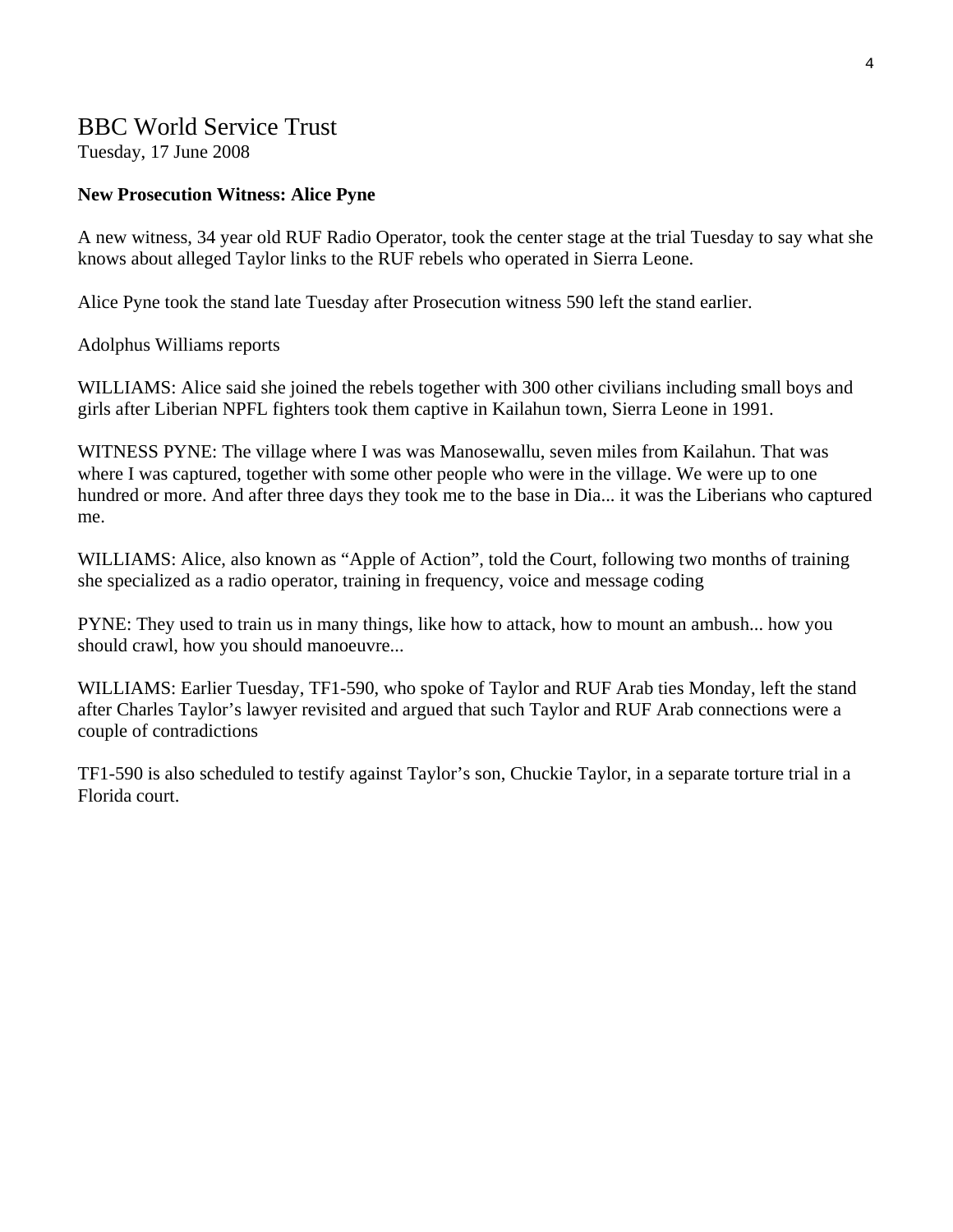

United Nations Mission in Liberia (UNMIL)

#### **UNMIL Public Information Office Complete Media Summaries 17 June 2008**

*[The media summaries and press clips do not necessarily represent the views of UNMIL.]* 

#### **Newspaper Summary**

#### **Ellen Seeks Aid from Watch Teams to Fight Crimes**

(Daily Observer)

• [sic:] President Ellen Johnson Sirleaf has challenged neighbourhood watch teams to help her Government in the fight against increasing criminal activities in the city and its environs.

#### **50 Ex-Combatants Graduate from Cuttington University**

(Daily Observer)

• At least fifty former combatants from the various former warring factions in the Liberian conflict will go through a successful final stage of the process of rehabilitation and reintegration this Sunday when they shall have earned for themselves bachelor's degrees in various professional disciplines from the Cuttington University in Suacoco, Bong County.

#### **President Sirleaf Wants Culprits of Guthrie's Sex Scandal Punished**

(The News, The Informer)

- President is apparently infuriated over disturbing reports of a recent development involving 24 female students who were reported to have dropped out of school owing to pregnancies resulting probably from illicit relationships between the students and faculty members at a plantation school in western Liberia. The President views the act as 'unacceptable' and wants those responsible for impregnating the students to be prosecuted. Authorities of the Ministry of Education said it has identified some of the culprits while the President mandated the Ministry of Justice determine the proper punishment for the perpetrators.
- The incident attracted widespread condemnation from both the public and the media. Opinion pieces published in the Daily Observer, New Democrat and National Chronicle newspapers had earlier encouraged the government not to rely on punitive actions alone but employ, enforce and encourage preventive methods to ensure that moral decency returns to Liberian school system.

#### **Senator Kaine and 13 others Charged with Conspiracy to Murder**

(Heritage)

- Police in Monrovia have charged Margibi County Senator Roland Kaine and 13 others with conspiracy to murder in connection with the killing of at least 19 persons in a recent land dispute along the border with Margibi and Grand Bassa Counties. Senator Kaine and Charles Bennie are presently undergoing thorough investigation about the deaths. Bennie has not been formally charged.
- Bennie accused Kaine's security men of leading the attackers, but the senator denied the allegations. Bennie said he and Kaine had been in dispute over the land for some time now and that a court has already ruled the farmland belongs to him but the senator continues to claim it as his ancestral land.
- The dispute between Bennie, a former spokesman for the LURD rebels, and the senator over farmland is the most deadly land dispute of recent years. Last month, another land dispute in the south-east of the country saw two people killed after the inhabitants of two towns attacked each other with machetes. President Ellen Johnson Sirleaf has expressed concern about the rising number of land disputes in Liberia. "This could lead to unrest all over in the country if it is not carefully dealt with," she said on Monday.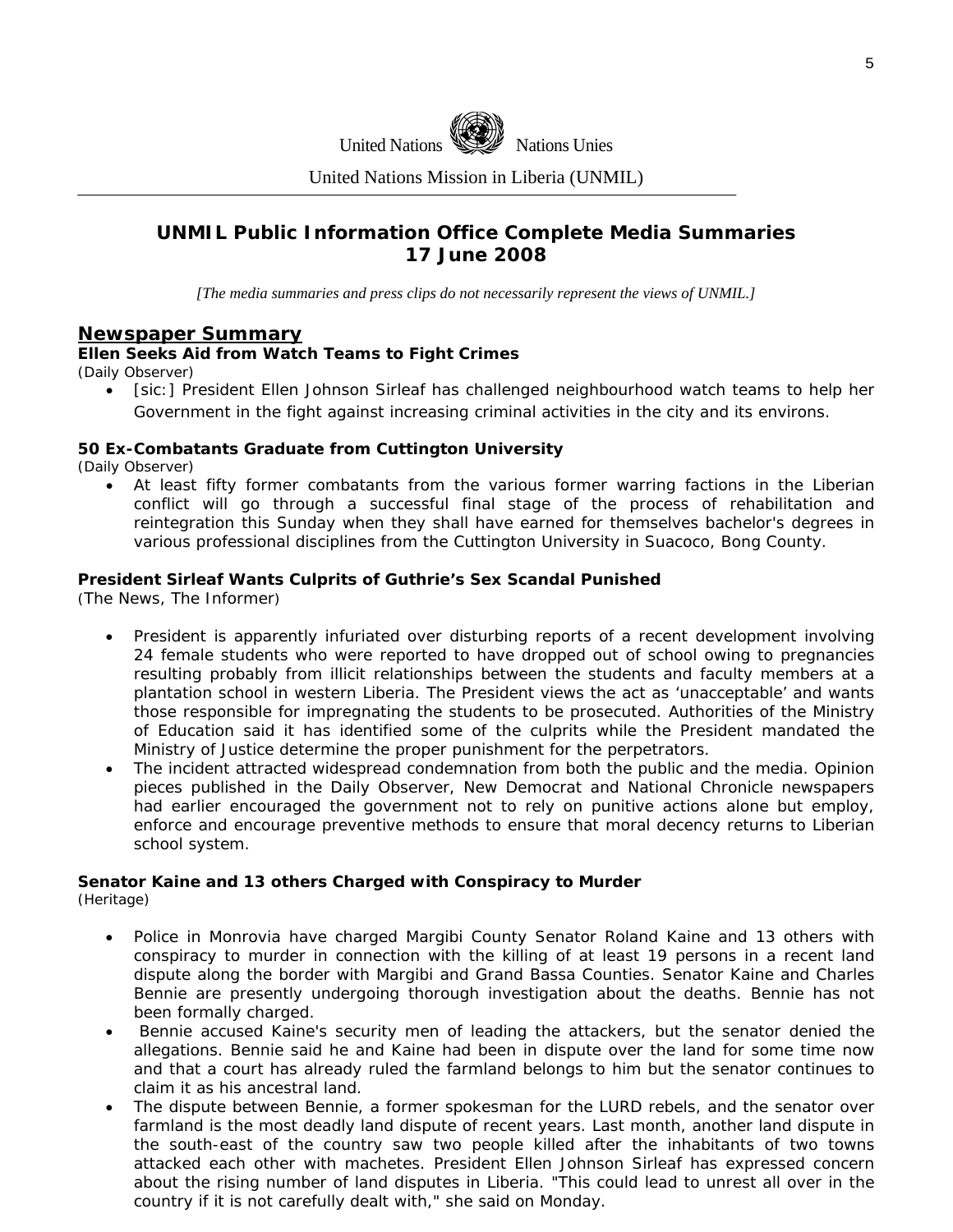#### **President Sirleaf Launches Judicial Institute today**

(The Inquirer)

• President Sirleaf is due to launch the James A.A. Pierre Judicial Institute at the Temple of Justice Tuesday. The Judicial Institute will focus on the training of professional personnel within the Judiciary and that such training would include procedures, policies, ethical obligations, substantive law and practical aspects of administering justice.

## **Radio Summary**

#### **Star Radio** *(News culled today from website at 8:35 am)*

#### **Prince Johnson Responds to Claims by former US State Department Official**

- Former rebel leader and now Nimba County Senator, Prince Johnson says he is shocked by the statement made by former US Under Secretary of State for African Affairs, Herman Cohen. Testifying before the Liberian truth commission in the United States, Mr. Cohen described Senator Johnson as a very wild and incoherent person.
- Senator Johnson told Star Radio during the Liberian civil conflict, he was invited by the former US Ambassador to Liberia to hear a message from then US President George Bush, Sr.
- He said at the meeting, he was told by Mr. Cohen and the Ambassador to open a corridor at the Freeport of Monrovia to evacuate President Samuel Doe and allow Charles Taylor take state power.
- The former INPFL leader said he refused because there was no provision for him and his men. Senator Johnson said his refusal to open the corridor is what Mr. Cohen is referring to him as him being wild and incoherent. He said he can not be referred to as being drunk when in fact he was offered a tobacco allegedly by Mr. Cohen and he refused it.
- According to the former rebel leader, the tobacco was specially made for American soldiers to be brave in warfare. Senator Johnson accused the American government of playing a double standard game in the Liberian civil conflict.
- He warned that "if the Americans torch me, I will torch them and explain everything I know about them during the civil war." The former INPFL leader alleged the American government gave him and Mr. Taylor as well as President Doe a Motorola Mobile Radio each, to be in constant communication with them.
- Senator Johnson spoke to Star Radio in reaction to former United States Under Secretary of State for African Affairs, Herman Cohen. Mr. Cohen said apparently General Johnson was under the influence of drugs.

#### **President Sirleaf Urges Liberians to partake in Agricultural Sensitization Programme**

- President Ellen Johnson Sirleaf is encouraging Liberians from all walks of life to participate in a one-day agricultural sensitization programme to be held this Thursday. This programme is to enable all Liberians to go back to the soil. The President sees this measure as extremely significant, given the global food crisis. The one-day sensitization programme is being organized to inform the Liberian people about continuing increases in domestic food prices.
- It will also acquaint Liberians, as well as those residing in Liberia, with steps the Government of Liberia has taken, as well as future plans to mitigate domestic price increases. These plans are directly linked to the government's vision of increasing domestic food growth.

#### **President Calls for Patience as Government addresses Problems of Public Transport**

• The President is fully aware of the transportation difficulties in the country and is pleased to reveal to all Liberians that the Monrovia Transit Authority (MTA) is in the process of concluding arrangements for additional buses to aid the public transport system. The buses will arrive in Liberia in a few months.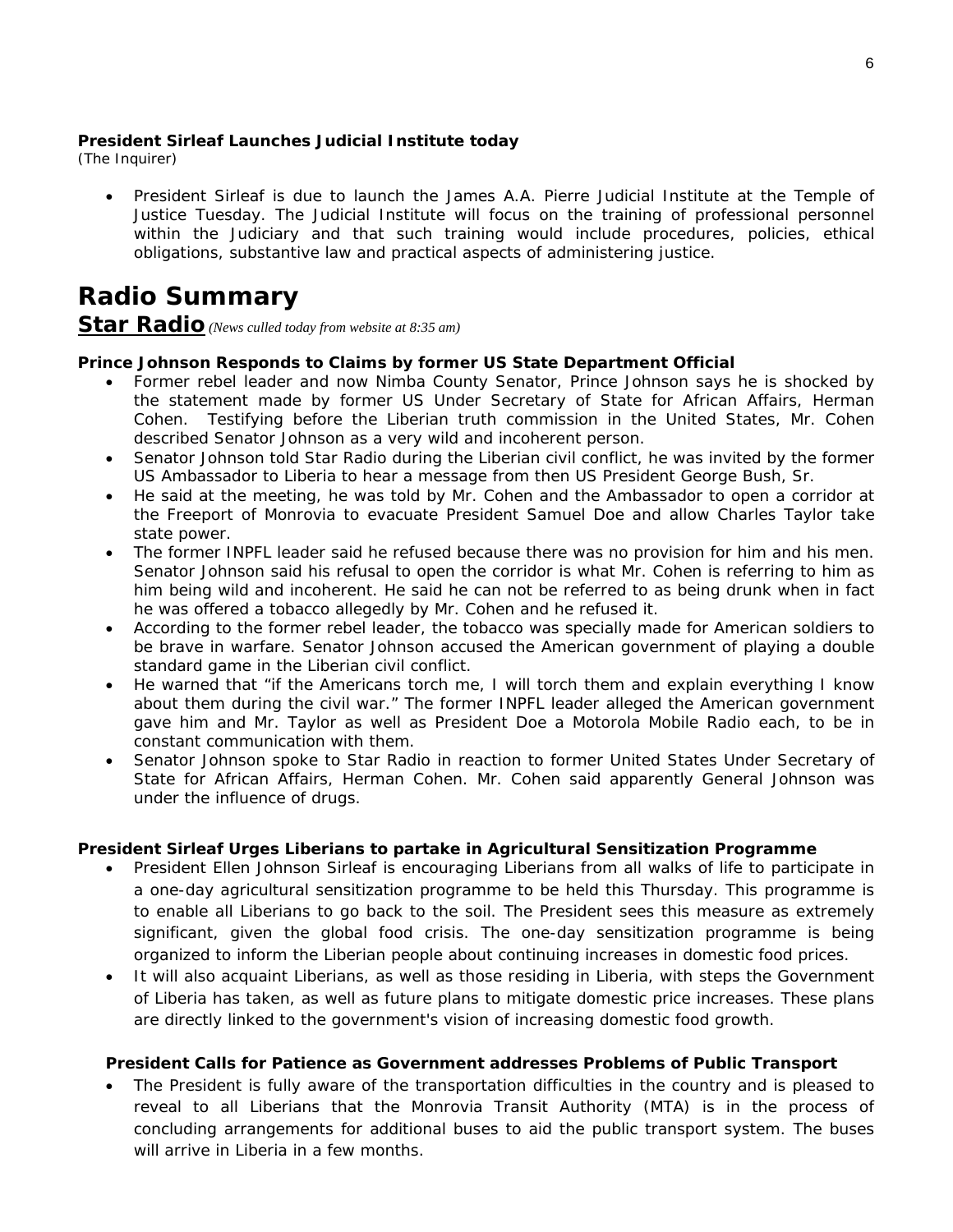## **International Criminal Court suspends case against Congolese rebel militia chief**



Thomas Lubanga Dyilo

16 June 2008 – The International Criminal Court (ICC) has suspended proceedings against the Congolese rebel militia leader Thomas Lubanga Dyilo, accused of recruiting child soldiers, after finding that prosecutors had failed to disclose more than 200 documents to the defence that have the potential to prove Mr. Lubanga's innocence.

The ICC trial chamber, which sits in The Hague, imposed the stay on the case on Friday and announced that the trial process will remain halted unless the stay is lifted. A hearing will now be held on 24 June to consider whether Mr. Lubanga should be released from custody.

Mr. Lubanga, the founder and leader of the Union of Congolese Patriots in the Ituri region of the eastern Democratic Republic of the Congo (DRC), has been charged with a series of war crimes, including conscripting and enlisting child soldiers into the military wing of his group and then using them to participate in hostilities between September 2002 and August 2003.

The judges said they had decided to stay the proceedings because the failure of prosecutors to disclose the documents they had in their possession – which contained "a significant body of exculpatory evidence" – to defence lawyers had the effect of "improperly inhibiting the opportunities for the accused to prepare his defence."

The judges added that the disclosure of exculpatory evidence held by prosecutors is a fundamental aspect of the accused's right to a fair trial.

The trial of Mr. Lubanga was due to have been the first to be held by the ICC, and it had been scheduled to begin next Monday.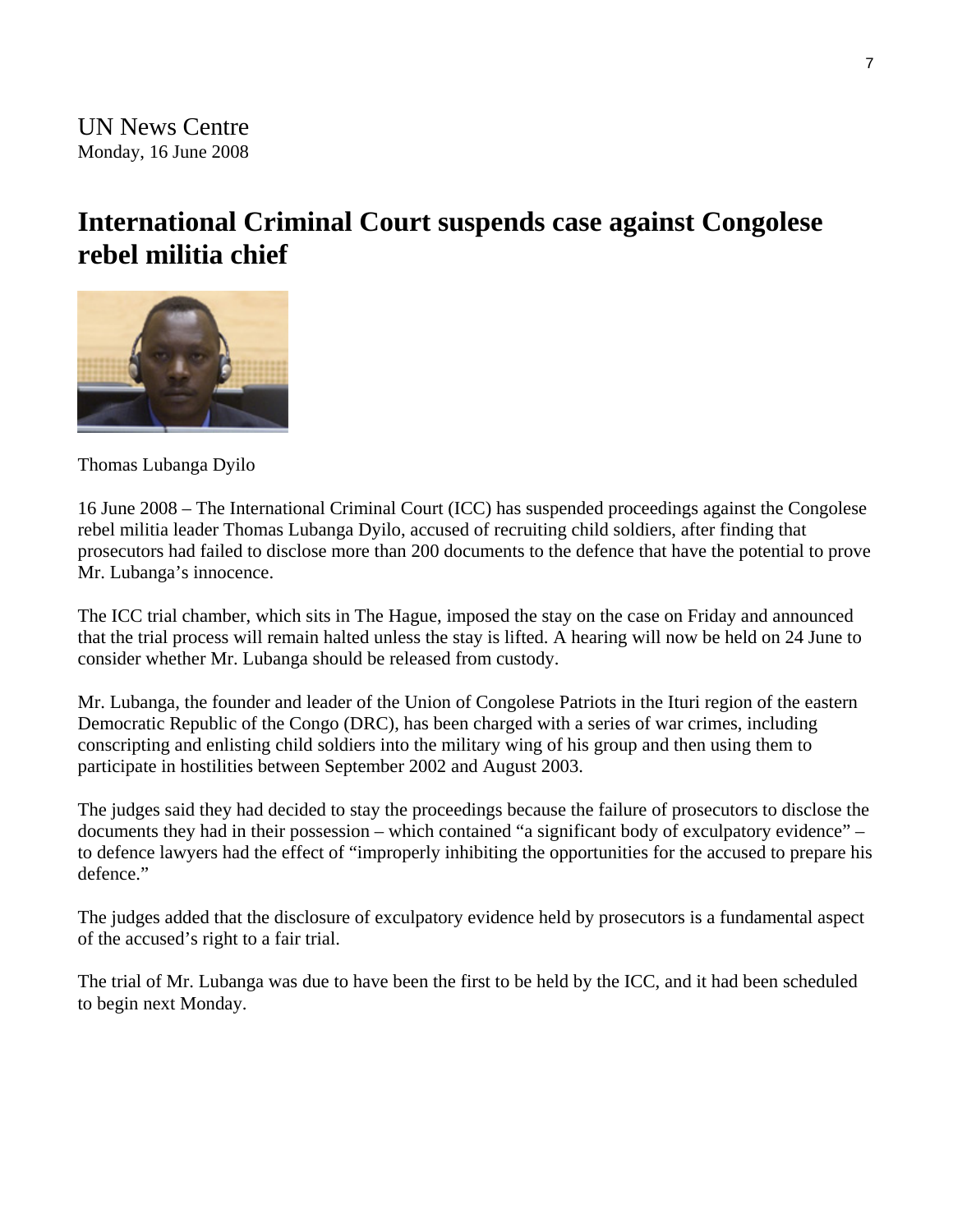### Daily Star (Lebanon)

Wednesday, 18 June 2008

#### **Hariri tribunal concludes negotiations on premises**

*Members of core staff begin trickling to the Hague* By Michael Bluhm Daily Star staff Wednesday, June 18, 2008



BEIRUT: The UN Special Tribunal for Lebanon has now taken control of the former Dutch intelligence building in The Hague which will serve as the tribunal's headquarters, tribunal registrar Robin Vincent told *The Daily Star* on Tuesday. "We have now concluded the negotiations on the lease," Vincent said, adding that the lease should be signed at the beginning of next week. "The building is in the possession of the advance team. It has been secured on our behalf."

The building will become home for the UN tribunal to try suspects in the assassination of former Premier Rafik Hariri. The tribunal, created last May 30 by UN Security Council Resolution 1757, has a mandate encompassing assassinations and attempted

assassinations from the failed bid to kill Telecommunications Minister Marwan Hamadeh in October 2004 through the killing of Internal Security Forces Major Wissam Eid on January 25 of this year.

The prospective court has frequently cropped up as a key issue dividing the March 14 and March 8 political camps. March 14 figures have long blamed Syria for Hariri's killing and for the string of assassinations and attempts which have bedeviled the country since, while the Syrian regime of President Bashar Assad has denied any role in the violence and has said it will not allow its citizens to appear before the tribunal.

Many on both sides have talked about the tribunal's potential use as a negotiating tool between Syria and the West, with many March 14 figures citing the length of time to establish the tribunal as a sign of its unsure status.

One member of Vincent's core staff started work in The Hague on Monday, and others will take up their posts there before the end of the month, Vincent added.

"What I've decided is that getting people to The Hague sooner rather than later is important," said Vincent, who previously served as registrar in the Special Court for Sierra Leone.

> Canadian Judge Daniel Bellemare, who heads the UN team investigating the political violence and who will become the

tribunal's first prosecutor, said in his April 8 report to the UN that "no one can predict or dictate how long" it will take him to submit indictments.

"Any illusion of immediacy must be dispelled," said Bellemare in his report to UN chief Ban Ki-moon, his first report since taking office in January. "Our progress is neither slow nor immediate: It is deliberate."